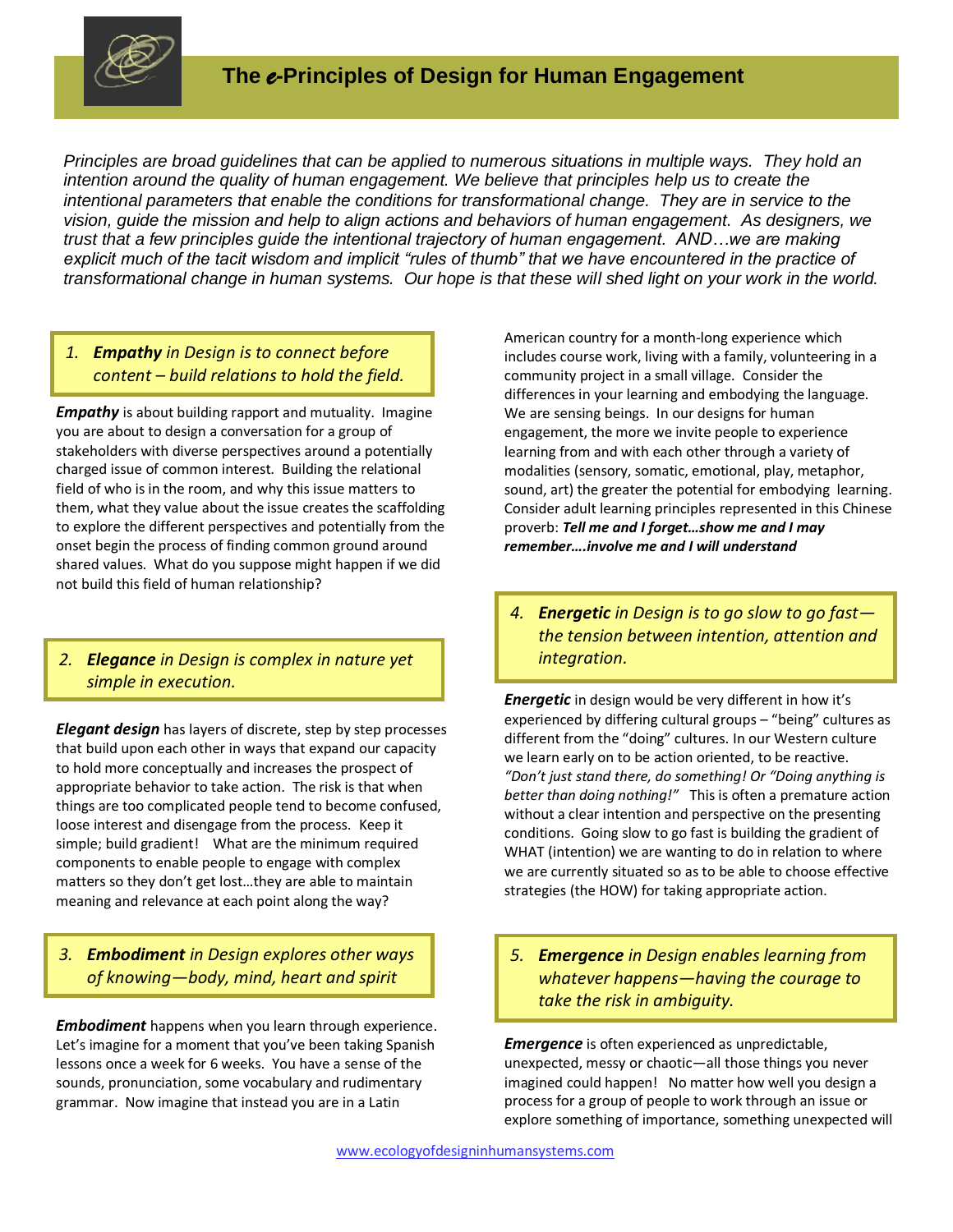

very likely come up. This is your dance with emergence—*like dancing on marbles*. This is an in-the-moment opportunity to focus your creative energy on the original intention, take a "read" on what's happening in the group, while accessing your intuition, past experience, and current reservoir of tools/approaches. This requires you to stay open, centered and be curious…trusting you have the capacity to pull the bunny out of the hat!

### *6. Evolution in Design is creating the conditions to enhance human potential and raise consciousness*

#### *Evolution=shift =transformation*

Our assumptions as designers and as leaders: *9.*

- People want and can get better at something *10.*
	- When we are better people we make better things, deliver better services, we can be high performing!
	- When we are able to see more of the bigger picture, we are more able to understand our role, responsiblize ourselves and take action around our impact.
	- When we want to do something better or do more of it, then we have to stretch our learning edges.
	- Readiness: To evolve or shift (behavior, learning, perspective, awareness) we have to recognize where we are, how we got here, where we want to be seeing our potential and becoming aware of possibilities—and *we must be able to see ourselves in the picture.*
	- We can always get better….! Well there's no guarantee!

### *7. Excursion in Design navigates the journey and multiple realities-zooming in and zooming out-in the shift moving from current to desired state*

*Excursion* implies movement from current to a desired state, from one reality to another, looking at the forest through the trees, the big picture and the details...gaining perspective *11.* from multiple viewpoints. What does this make possible? It *12.* increases choice, resources, possibilities for navigating the terrain and perspective on current state with respect to desired state. What might be possible in human engagement if we designed for opening people's hearts and minds to new ways of seeing the world?

Consider your own energetic when getting ready for a trip to a country you've never visited before. How do you go about designing your experience? Do you research the culture, the landscape, language, history, and the protocols of being in that country? This is a zooming in and out to get an even larger perspective to navigate your journey and to be as open to a new reality as well as your own, from your cultural point of view.

*8. Expansion in Design accounts for multiple dimensions in scope and scale; the behaviour of the whole is more than the sum of the parts*

*Expansion* is the ability to flex to different scope (what are *13.* we doing together?) and scale (who all must be engaged?). *14.* This capacity requires flexibility in time—more people, more time; greater complexity— the more context setting prior to engagement and always, follow up on progress, insights, learning and implementation. Expansion also requires the ability to design with approaches that easily accommodate a maximum mix of engagement forums – large group, small team, dyads, and individual work.

*9. Effectiveness in Design is utilizing the output data and dynamics from any engagement process as input for determining the next piece of work.* 

*Effectiveness* in design means a developmental sequencing *16.*where each activity, each exploration, learning and meaningmaking generates the context and content for the next process. The outcome for any one segment of intentional human engagement process (a group check-in, an interview, a reflection, a café conversation, idea generation and so on), becomes the information upon which you design conditions for the next segment of work. Each segment or activity of the human engagement process depends upon the one before in a "string of pearls" which is intended to move people progressively towards a particular outcome.